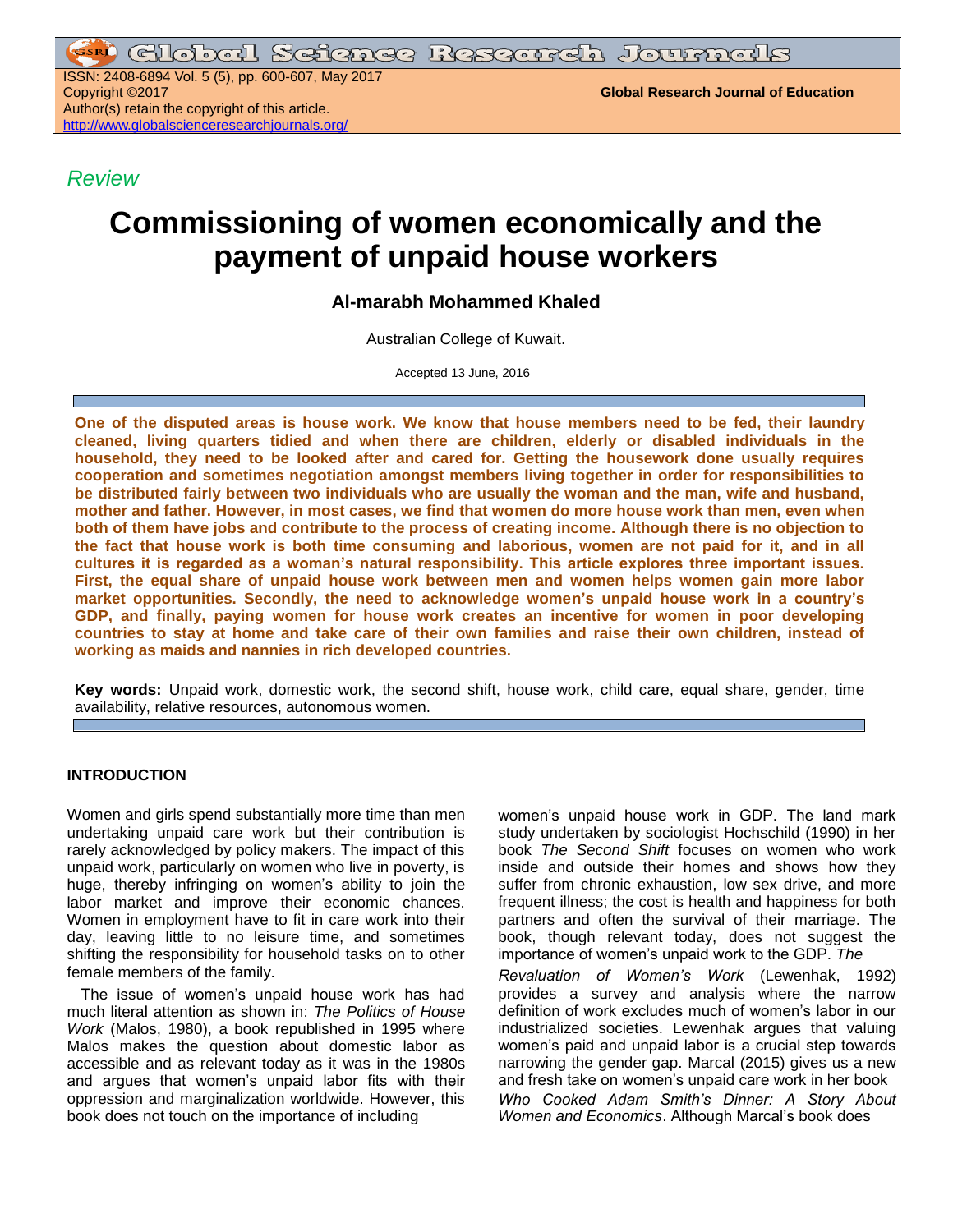not only focus on women's unpaid work but also on social differences between gender in general, she coins the term *Homo Economicus*, or the economic man who is the sole generator of GDP and argues that although Adam

Smith's mother would have cooked his dinner seeing that he never married and lived most of his life with her, she does not figure in his account of how meals are produced: "it is not from the benevolence of the butcher, the brewer or the baker that we can expect our dinner, but from their regard to their own interest".

It is important - before delving into the three issues this paper explores - to understand what unpaid work is, the theories around why women do more unpaid house work than men, and the studies conducted on the macro and micro level in different countries on unpaid house work.

# **WHAT IS UNPAID WORK?**

People allocate their time to activities that can be classified as paid work, unpaid work and no work.

Leaving aside sleep time, the concept of "no work" is time spent on personal care and leisure. Paid work refers to time contracted out and remunerated. Unpaid work includes all work activities and services not rewarded or remunerated (Antonopoulos, 2008). Unpaid work differs in quantity and quality from one society to another; in some societies, women carry out unpaid work of caring for children, the elderly and the disabled members of their families, cook, clean, iron, tidy up the house, help with school homework and projects, drive children and other members of the family to school, practice, the hospital or work, take care of pets, maintain the garden and buy groceries. In other poorer, underdeveloped societies, women tend to do the above, including pumping or carrying heavy buckets of water from wells or rivers, chop and carry heavy fire wood, make or sew clothing for their family, etc. Women carrying out unpaid work also differ in terms of age, level of education, wealth and status; in underdeveloped and developing countries, we see young girls carrying out unpaid work in the home in addition to fetching clean water and fire wood. However, in developed societies, young children do not carry any work responsibility. Despite all social differences around the world regarding unpaid work, one thing remains constant, in all societies, men and women carry out the burden of unpaid work disproportionately, that is, women do more unpaid work than men.

#### **WHY WOMEN DO MORE UNPAID WORK THAN MEN?**

It is largely undisputed that women do more household work than men, but explanations for this phenomenon diverge. There are three theoretical perspectives on the process of domestic labor allocation dominating literature: (1) time availability, (2) relative resources, and (3) the gender perspective (Marini and Shelton, 1993).

Time availability suggests that dividing house work

depends largely on the spouse's availability at home, hence, how much time men and women spend doing unpaid work in the house is related to how much of their time is spent in paid market labor, with women's time more affected by this perspective (Coverman, 1985).

The relative resources can be expressed in two ways: the first argues that the allocation of housework reflects power relations between men and women, that is, the resources each partner brings to the home determines how much domestic labor is completed by the partners. A variant on this theme is that women are primarily responsible for house work because they are - in many cases - economically dependent on their husbands and hence cannot successfully bargain out of doing domestic work (Brines, 1994). The second argument can be drawn on the microeconomic theory in which domestic labor is divided in ways to maximize efficiency through the specialization of partners; partners specialize in market and non-market skills, and since women have an advantage in domestic labor owing largely to their roles as mothers, this results in their concentration on unpaid non-market work (Blair and Lichter, 1991).

Finally, the gender theory argues that housework is a symbolic enactment of gender relations and explains why there is not a simple trade-off between time spent in unpaid and paid labor among men and women in marital relationships, with its focus on ideational and interactional expressions of gender. This perspective emphasizes that housework does not have a neutral meaning but rather its performance by women and men helps define and express gender relations within households. The roles of wife and mother are intimately tied to expectations for doing housework and displayed through outcomes such as a clean house (Robinson and Milkie, 1998).

The time availability theory and the relative resources theory can both be criticized for neglecting important issues, such as the non-economic benefits of marriage associated with companionship and affection (Blau et al., 2001), thus arguing that division of house work depends on the bargaining power of each spouse which in turn depends on the spouse's market earning power not applicable. This is proven even further when it is taken into consideration that women's financial dependency on their male partners does not necessarily remain the same. Plus when we say women do more house work due to women's role as mothers, we are ignoring the preference theory (Hakim, 2000) which provides that there are three preference groups of women: homecentered, adaptive women, and work-centered women.

Other sociological approaches reject the idea of gender role division upon which women do more unpaid house labor and men do more market paid labor. This gender division theory rests on the idea that men and women have different gender identities, and they want to be recognized as a "competent member of a sex category with the capacity and desire to perform appropriate gender behaviors". This is known by sociologists as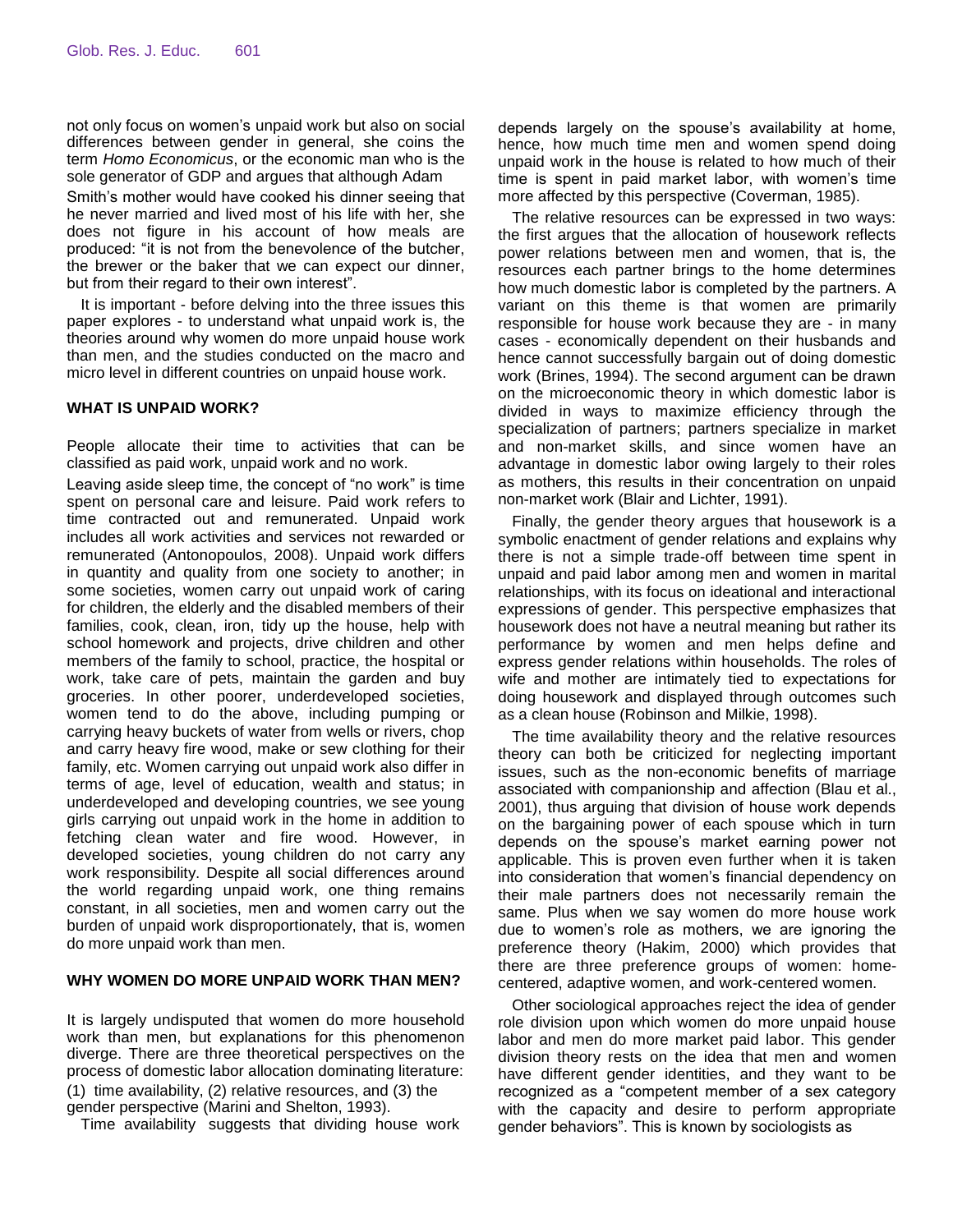"gender doing" where individual behavior is affected by expectations held by others. Individuals "do" and produce gender in everyday activities; wives perform unpaidhousework in order to enact their femininity symbolically, while husbands avoid it for symbolic masculinity reasons. Creating behavioral norm according to Brines (1994), the more a husband relies on his wife for economic support, the less house work he does, in order to compensate symbolically for this non-traditional economic relation. This behavior contradicts that of which the bargaining theory predicts, where the more income a wife brings, the less unpaid house work she performs (Bittman et al., 2003).

# **STUDIES ON HOUSE WORK AT MICRO LEVEL**

Although much research has been carried out about unpaid-house work division on the macro level, not many studies have been carried out on the issue at the micro level. The most prominent study by Breen and Cooke (2005) develops a game theoretical approach to family bargaining, in which the division of domestic work depends on gender ideology and women's economic capacity to threaten with exiting the marriage or relationship. They found that only *Autonomous* women, that is, women with strong preferences for autonomy can negotiate a more equal division of the domestic work with their partners, because they can more credibly threaten them with exit from the marriage. While on the men's side, only *Cooperators* and *Adjusters* will contribute to domestic tasks.

Batalova and Cohen (2003) analyzed the division of domestic labor in 22 countries, finding that several microlevel factors are associated with higher men's cooperation in domestic work, such as: having a nontraditional gender ideology, being younger than 47, having higher education, wives earning more money than their husbands, husbands not working full time and having cohabitated before marriage also has a positive effect on cooperation across all countries, although its intensity varies by country.

Fuwa (2004) shows that political and economic gender inequalities limit the effect of individual level variables such as relative resources, time availability and gender ideology. On the division of household labor in 22 countries, women's employment situation and gender ideology have stronger equalizing effects on the gender division of household labor in countries where there is less gender inequality in the labor market and political spheres. In another study (Fuwa and Cohen, 2007) performed in 33 countries, the authors found, amongst other things, that housework is more equally shared between the genders in countries with an absence of discrimination against women in access to employment and with entitlement to long parental leave, but the same cannot be said for public childcare and the presence of affirmative action.

Crompton (2006) also takes an institutional perspective

and studies six countries. She finds the most egalitarian division of housework in the United States, Norway, Great Britain, and Finland, and the least egalitarian in France, and Portugal. In the Scandinavian countries, governments have promoted policies that encourage men to share more domestic work 1 , while in Portugal such policies have been non-existent. In the case of France, social policies in the last decade have emphasized the objective of attaining gender equality, and there is generous supply of child-care services, but this does not seem to have led to more equal housework sharing.

# **EQUAL SHARE OF UNPAID HOUSE WORK BETWEEN MEN AND WOMEN HELPS WOMEN GAIN EQUAL PAID MARKET LABOR OPPORTUNITIES**

Women face such difficulties in paid employment because they shoulder the brunt of essential with yet unpaid work in the context of the family (such as caring for children or adults and housework). According to a report released in 2013 and based on 2010 data, women still spend 26 hours a week in unpaid work, against 9 hours for men.One basis of gender equality is equal access of women and men to economic empowerment, however, if women and men both work, then chores and parental tasks should fall on both genders to the same extent. This is precisely the reason why increasing men's share of caregiving and domestic work is one main strategy for extending women's professional participation.

This relates to key issues in Europe 2020 strategy and council conclusions on the European Pact for Gender Equality for the period of 2011-2020. The role of men in a more gender equal society, focusing on men's share of caring, is important for the majority of these issues, with better employment and social inclusion among the main goals:

1. Employment - better participation of men in family life increases women's opportunities for paid labor market participation.

2. Social inclusion - increasing men's share of care-giving and domestic work fosters men's inclusion in family life as well as women's inclusion in professional life (The European Commission, 2013).

Analysis of studies conducted by the European Commission show that men's proportion of unpaid work has grown. However, time spent on domestic tasks and care activities remains gender-divided and varies significantly between European countries. The variation can be explained by many factors, including labor market conditions, politics, gender arrangements, family variations and paternity leave systems. Increasing men's

<sup>1</sup> See pp. 13-15 of this paper for an assessment of the Scandinavian approach to encourage men to perform more childcare and house work.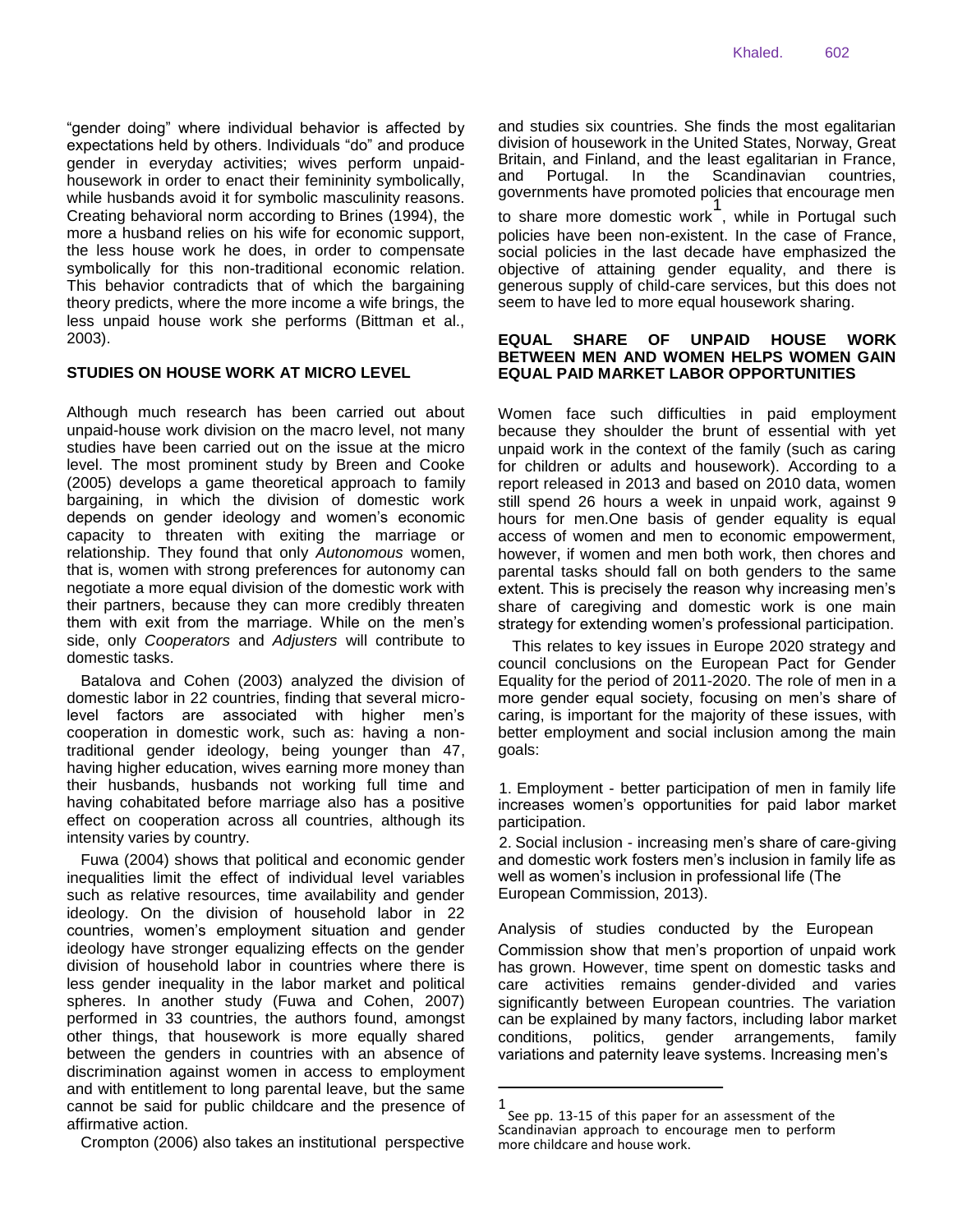share of caring and domestic activities means increasing women's participation in the workplace, and no country can afford to compromise its competitive potential by neglecting one half of its society (The European Commission, 2014).

Studies have also shown that when men are more involved in child care and house work, this improves contact with children, in addition to more satisfaction in life and in relationships. Other benefits include better quality of life, health, and healthier marriages with less probability of conflict and violence (The European Commission, 2014).

In a study conducted by Cancian et al. (1993), of the changes in family income of married couples in the U.S., they found that increases in women's employment and earnings lowered market earning inequality overall, with considerable variation among racial/ethnic groups, showing that greater women employment reduced overall inequality in women's earnings. Similarly, Cancian and Shoeni (1992) examined differences in married couples' income across 11 countries and found that wives' earnings reduced overall income inequality, resulting in what has been described by some scholars as the equalizing effect. It has also been found (Freeman and Schettkatt, 2002) that the valuing unpaid house work show an increase in the family's market earnings, and time devoted to unpaid non-market work does not decline proportionally with time devoted to market employment (Folbre and Yoon, 2008).

Folbre et al. (2009) provide in their research that every study they reviewed for the purpose of their research showed that unpaid non-market work has an equalizing effect on women's total hours of market work, as women with no paid work hours work just as long - overall - as those who combine paid and unpaid work. Further, those who work part-time for pay typically put in more hours of unpaid work than those who work full-time, and they also put as many or more hours of total work than those who are unemployed. This pattern helps explain the potentially significant equalizing effect of any positive valuation of women's unpaid work on the level of extended earnings.

# **Unpaid house work performed by women needs to be included in countries' GDP as paid market labor**

## *The social and economic value of care work*

Because the issue of unpaid housework was masked and marginalized by women's rush into market work in the 1960s, there are essentially two meanings of care that have emerged; one having to do with the social value of care, and one having to do with the ethic of care, and both these meanings contribute to the meaning of unpaid care work (Gerstel and Gross, 1987). It was Folbre (2001) who first argued that caring for dependent others has a significant social value, and is not just a matter of

private lives. She argues that the care and raising of children benefits society as a whole, above and beyond its benefits to parents, in many ways, children are the workers and taxpayers of the next generation, thus parenting according to this perspective is not solely a personal choice but also a commitment that carries important social ramifications and is a social contribution. In recent years, Folbre (2006) has extended her argument to include not only the care of children but also the sick, disabled and the elderly, pointing out the such caring activities benefit the public good.

Folbre's (2001) central thesis is that the invisible hand of the market cannot function without the invisible heart of care work; the meaning of care work is clearly articulated in the conceptualization of a mutually independent relationship between economic production and social reproduction (Razavi, 2007). Economic production and social reproduction are each necessary for the other. Without sufficient high quality economic production, social reproduction will be impaired. Folbre's main contribution to the idea of social value of unpaid care work is her challenge of the false split between public and private and moving unpaid care work out of the strictly private domain, because this is necessary for unpaid care work to receive the attention of policy makers. At the same time, brining unpaid care work in the public domain as work that has significant social value requires attention to the interrelationship of paid and unpaid care work.

There is also the ethical meaning of care work, where Daly (2002) has argued that an ethic of care counters the individualized person making moral decision based on abstract principles of right and wrong and a related market ethic of individual conception rooted in selfinterest. Human beings exist in relational webs of interconnectedness rather than a model of individualized and autonomous adults who have grown out of dependency, thus, as humans we are all interdependent, we all need care more or less throughout our lives, as dependency is a condition of our lives. Therefore, care is not only for the dependent other but also for the self, for relationships, for communities, and organizations and for the physical world (Patton, 2013).

## **Why unpaid care work should be measured in countries' GDP?**

Unpaid domestic work gives our economy a huge boost. It can be hard to make the impact concrete, however, as currently measured, GDP does not take this work into account but it should. A study (Bridgman et al., 2012) attempts to measure the economic value of household production, or work done in the home that includes childcare, cooking, ironing, shopping, housework, odd jobs, and gardening. It may come as little surprise after reading the list of tasks that women spend far more hours a week on this kind of labor. How do you figure out the value of those hours spent in the home, where no one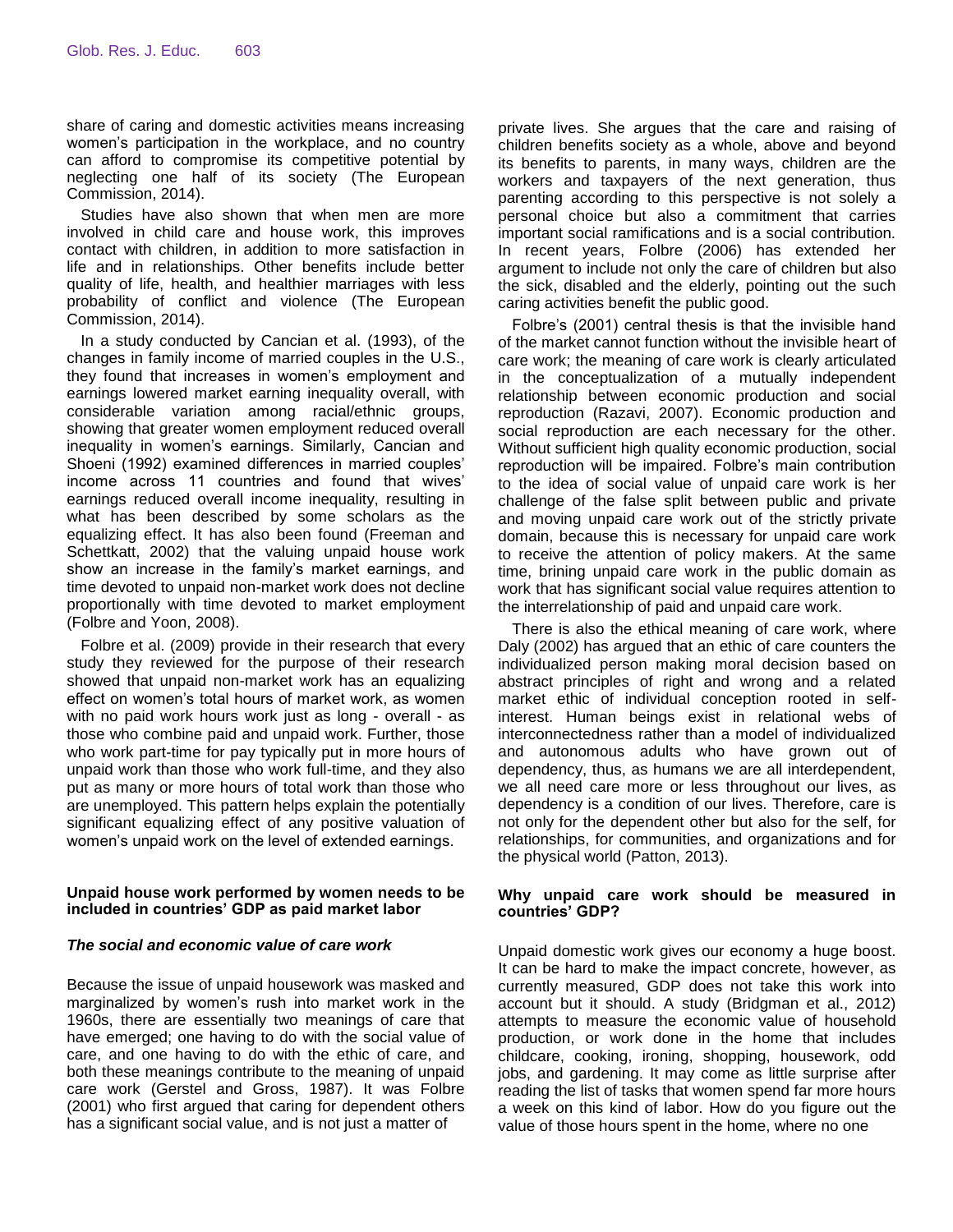ever earns wages for wiping noses or countertops? The study calculates what it would cost to pay a domestic worker to do the work. The value for individual families is big: it increases personal income by 30%. But the effect on the economy is also huge. If this work were incorporated when measuring GDP, it would have raised it by 26% in 2010. Also adding home production when measuring the economy reduces income inequality, although households engage in a similar number of hours in home production regardless of income. And most importantly adding value to home production raises the income of low-income households more than that of highincome households.

The economy needs women to leave some of the unpaid house work in favor of paid market labor; without the women work force, the economy would be smaller by a quarter (Covert, 2012).

In a study undertaken by Francavilla et al. (2011) to measure the GDP value of unpaid care work performed by women in Italy and Poland, they found out that the total yearly value of unpaid family care work equals to 8.29 and 67.06 billion Euros, which corresponds to 4.3% and 4.5% of GDP in Poland and Italy respectively.

In 2006, The Economist published that in developed economies, women produce just under 40% of official GDP. But if the worth of housework is added (valuing the hours worked at the average wage rates of a home help or a nanny) then women probably produce slightly more than half of total output (The Economist, 2006).

# **Can government policies ease the burden of unpaid house work for women?**

When women work long hours in paid market labor they come home to a second shift of hard work of unpaid house-work, creating a distorted relationship between work and home. Hochschild and Ehrenreich (2003) provide that by involving fathers or male spouses - if there is one - in house work and turning un-paid house work to paid work we can achieve very important results for women, such as unburdening women of the second shift, creating more harmonious heterosexual relationships and thus get grips with high rates of divorce, and lastly to give women in poorer third world countries an opportunity to care for their own children instead of working as nannies in richer developed countries. Hochschild also points out the similarities between hard working men and women, where women have started to resemble men in the way they now work outside the home as well and, moreover, under "male" conditions: overloaded working weeks and hardly any time for home. Women are also experiencing similar shifts in the values they are ascribed to at home and work, whereas men had already said they felt more at home at work than around the house, many women have recently started to express the same view as they feel more overloaded with house work and feel they are treated unfairly at home, therefore

escaping to work (Hochschild and Machung, 2003). Because work has taken over the lives of women,

family time suffers due to the long hours women spend at work, and with men not carrying their fair share of child care and house chores many American sociologists such as Hochschild, Gornick, Meyers, Jacobs and Gerson look longingly to Western Europe for solutions, where many European countries have adopted policies, such as shorter work weeks for women, widely available child care as a part of the welfare system these countries offer citizens, and a generous maternal and paternal leave policies (Gerson, 2004).

In the Netherlands so many men and women have parttime jobs, so that both parents can manage paid market labor and unpaid domestic labor together. In Norway, there is a highly developed welfare system where employed men are eligible for a year's paternity leave at 90% pay, where 80% of Norwegian men now take over a month of paternal leave (Hochschild and Ehrenreich, 2003).

Duyvendak and Stavenuiter (2010) observe that although in the Netherlands far more women work parttime jobs than women in America, 73% of Dutch women work part-time while only 18% of American women work part-time, allowing Dutch women to spend more time at home and performing child care, while 80% of Dutch men work full-time and 20% of them work part-time. The joined paid market labor a Dutch couple would perform per week is 61 hours, while the joined paid market labor an American couple would work is 80 hours per week. According to these percentages one would imagine, there exists a higher balance between paid and unpaid work in the Netherlands, however, the reality is that in the Netherlands where both men and women believe a woman must give priority for care and house work upon paid market labor, there are less chances for women to achieve economic independency and less chances for women to be appointed in highly qualified jobs, creating a career penalty for women (Duyvendak and Stavenuiter, 2010). Also, it is shown that although in the Netherlands most women work part-time and a lot of men work less hours than American men, there is no evidence that Dutch men pitch in more hours for the house chores or child care, in fact, women in the Netherlands spend much more time doing house work and caring for children and other family members than their men do. Women spend up to 23 hours per week on unpaid house work and care, while men spend an average of 9 hours per week, such hours are spent less in doing house chores, cooking or caring for children and more to do with car/garden maintenance and grocery shopping (Misra et al., 2006).

The generous leave scheme incorporated in the welfare system of Sweden and Denmark, where men are entitled to a year paternity leave, could be viewed as a solution as men are encouraged to spend more time at home to do their part of child care. However, statistics show that Scandinavian men put their paid market labor just as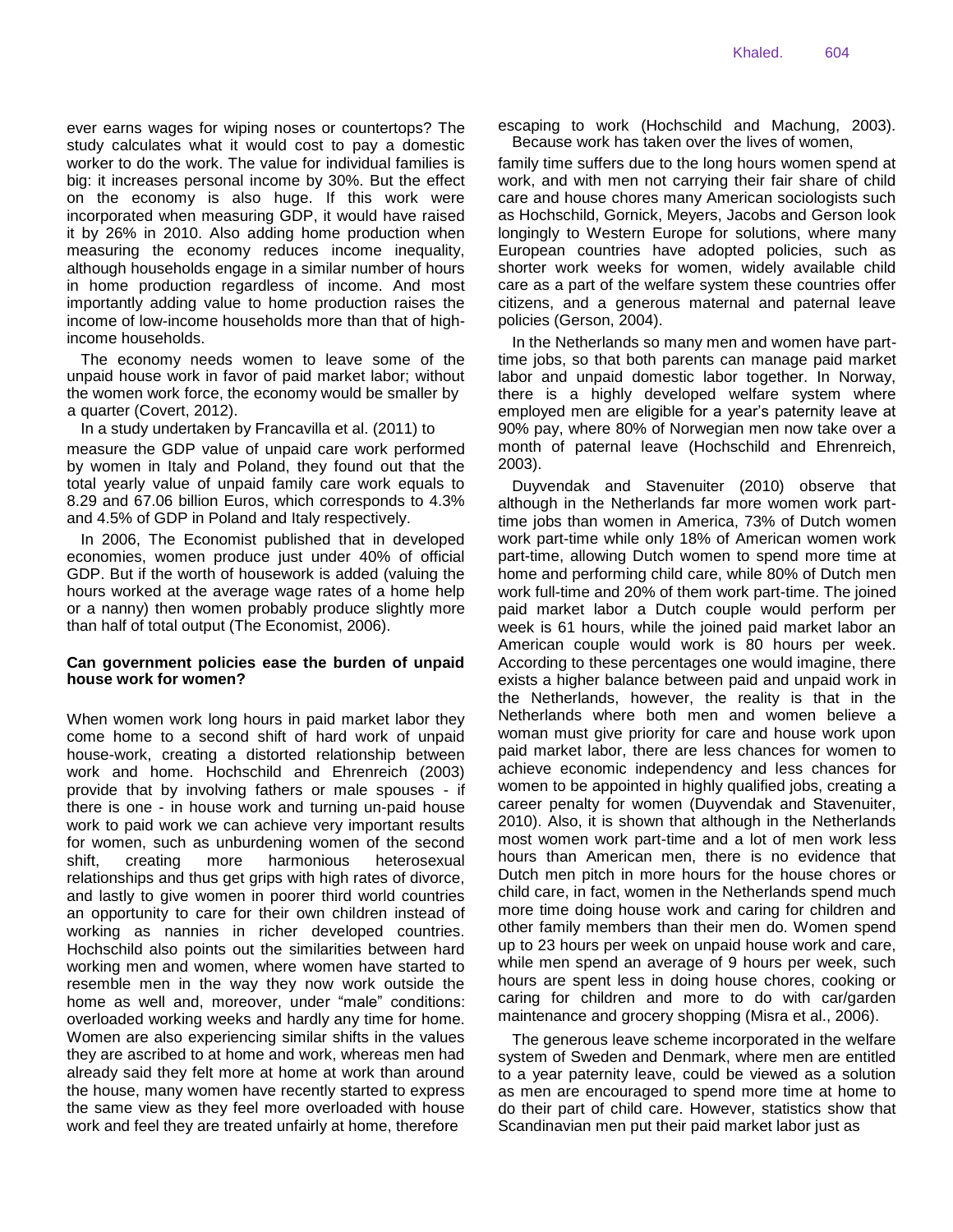much at the center of their lives as other European and American men do, there is no sign of a fundamental shift in gender attitudes in Scandinavian countries (Ellingsaeter and Leira, 2001).

#### **Paid house work creates an incentive for women in poor undeveloped countries**

Adam Smith's take on housework is as follows: "menial tasks and services… generally perish in the instant of their performance and seldom leave any trace or value behind them…(Smith, 1776)". Smith's perspective was, how can you respect work that, once it's done, instantly needs doing again? This is true the main reason why house work is so tedious and the main reason why upper class and middle class women would rather leave their house work to be done by maids and nannies from the working class is that house work is never finished. The minute you finish cleaning the kitchen, you'll need to reclean it again because you've cooked dinner or one of the children made themselves a sandwich. No longer have you wore an outfit for the day will you need to wash, dry and iron it again, and it's all so time consuming; the same goes for cleaning and tidying offices and work places. However, the over whelming down side to having a maid or a nanny - besides the feeling of guilt and shame when delegating the duty of caring for one's children and one's homes to someone else - is the morality of the appalling conditions under which these migrant maids and nannies work; they have no job security, they are outside minimum-wage legislation (even when there is legislation, it is usually ignored), they have no paid holidays or paid sick leaves (Williams, 2012). These migrant women from poorer countries have two choices; either stay in their home countries and take care of their children while living in miserable poverty, or leave their children, homes and families to come to richer countries and take care of other people's children and homes. Although these migrant women take care of our children and homes, we treat them degradingly and continue to take advantage of their low wages. Hochschild (2000) and Hooks (1984) point out that career women tend to pay working class women to do the second shift work in the home so they can avoid that extra work, and they have an interest in keeping the wages of nannies and maids as low as possible to keep their own wages surplus for themselves. Thus, if anyone is standing in the way of working class women to live better lives, it is women from middle and upper class backgrounds.

These working class women are often encouraged by their poor developing governments to migrate in search of domestic work reasoning this to the fact that women are more likely than their male counterparts to send their hard earned wages to their families rather than spending the money on their selves. In general, women send between half and nearly all of what they earn (Hochschild

and Ehrenreich, 2003). Unfortunately, it is not unusual for these migrant women doing house work for very poor wages to send back to their families, to go back home after years of hard work and find their unemployed husbands have squandered their remittances away on alcohol and gambling (Brochmann, 1993).

By enforcing policies that can help to first divide the house work burden on both spouses, and secondly, by paying women - especially single mothers who do not have a male partner to share the work load - for domestic work. We are not only creating a balance and a sense of quality in the home between partners but creating an incentive for these migrant women in poor backgrounds to stay in their home countries with their families and to take care of their own children instead of leaving their homes and children behind to come and clean our homes and raise our children.

The philosophical problem that arises here, however, is how domestic work can be measured and thus remunerated? How can you distinguish work from play? Sometimes the mother is bathing or feeding the child and sometimes she is only playing with the child. Does playing with your child constitutes the meaning of work, that is, effort that requires payment? Also what about trivial house tasks such as dusting and such? Many sociologists (Barrett, 1980) argue that as far as childcare is concerned whether it is feeding, bathing, teaching or playing, it is all valuable and is all a part of the child's upbringing. In terms of house cleaning as it is the case with cleaning offices, all activities should be taken into account, no matter how trivial, as the cleaner will dust as well as scrub floors, mop, etc. No job is too small or too trivial and thus all matters of domestic work should be taken into account. According to this, women doing their own domestic work should be paid by the hour the same amount they would have paid if they had a nanny or maid; the same should be applied to nannies and maids if they quit domestic work and go back to take care of their own families and homes, to be paid the average wage of domestic help.

## **RECOMMENDATIONS AND CONCLUSION**

Although some government policies might theoretically seem useful in encouraging men to share the load of unpaid house work, there are still arguments that can be made against them. Some men might use such policies for personal interest, for example, taking a fully paid parental leave for personal leisure or travel. The same can be said for governments offering men part-time jobs. We might also argue that such policies of generous paid paternal leave, or men occupying part-time jobs are useless to the growing number of single mothers.

A widely available, accessible and free child care service can help women immensely in their pursue of paid market labor, especially when nurseries are allocated at work institutions where mothers actually work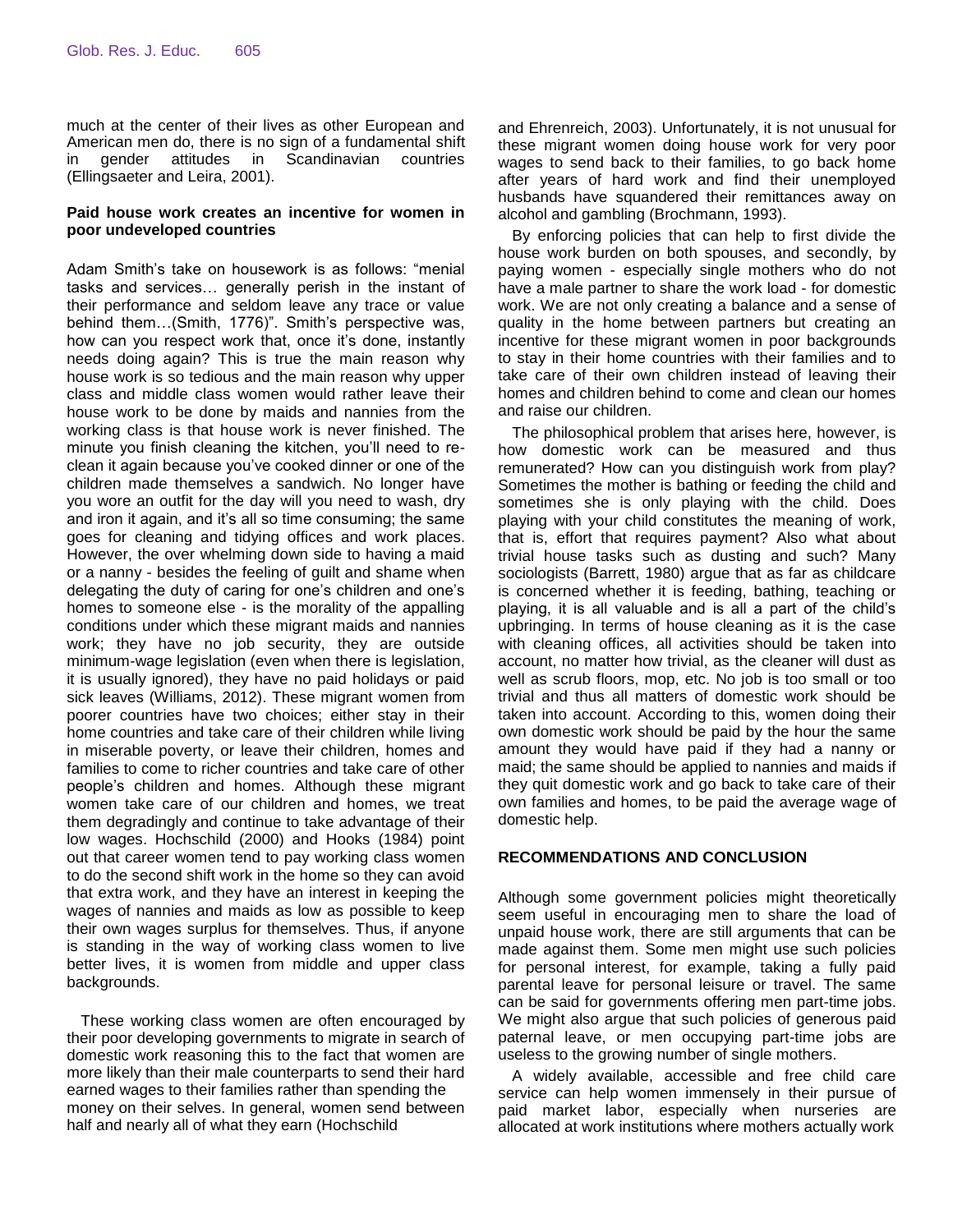as part of the welfare program provided by the State to ensure a smaller gap between men and women in their access to paid market labor.

Another recommendation is to pay women for house work, the amount can be calculated in comparison to what women would normally pay a nanny or a maid to look after their children or clean and cook if they were to hire one. By doing this women can feel less discriminated against in terms of bearing the house work burden simply because they get paid for it which can also help boost their performance in their paid market job as they will feel more appreciated for all the effort they make at home as well as their market job.

When we pay women for house work and child care and poorer underdeveloped countries conform to this example, we can ensure more women in poorer countries will have an incentive to stay home and care for their children, elderly and sick members of their family instead of leaving their families to come take care of ours in their desperate need to financially support their families.

## **REFERENCES**

Antonopoulos R (2008). "The Unpaid Care Work – Paid Work Connection", The Levy Economics Institute, p.6.

- Barrett M (1980). "Women's Oppression Today: Problems in Marxist Feminist Analysis", London: Verso, p. 43. Delphy, C., (1984), "Close to Home: A Materialist Analysis of Women's Oppression", Amherest MA: University of Massachusetts, p. 18. And Furguson A (2004). "A Feminist Analysis of the Care Crisis", The Proceedings of the International Women's Philosophy Associations (IAPH) Conference, in Barcelona, Spain, University of Barcelona.
- Batalova J, Cohen P (2003), "Pre-Marital Cohabitation and House Work: Couples in Cross National Perspective", J. Marriage Family, 64: 743-755. Bittman
- M, England P, Folber N, Sayer L, Matheson G (2003). "When does Gender Trump Money? Bargaining and Time Household Work", Am. J. Sociol., 109: 186- 214.
- Blair S, Lichter D (1991). "Measuring the Division of Household Labour: Gender Segregation of Housework among American Couples", J. Family Issues, 12:91- 113.
- Blau F, Ferber M, Winkler A (2001). "The Economics of Men, Women and Work", New Jersey: Prentice Hall, pp. 23-25.
- Breen R, Cooke L (2005). "The Persistence of the Gendered Division of Domestic Labor", European Sociological Review, 21: 43-57.
- Bridgman B, Dugan A, Lal M, Osborne M, Villones S (2012). "Accounting for Household Production in the National **Accounts**, 1965-2010", http://www.bea.gov/scb/pdf/2012/05%20May/0512\_hou sehold.pdf
- Brines J (1994). "Economic Dependency, Gender, and

the Division of Labour at Home", American Journal of Sociology, 100: 652-688.

Brochmann G, (1993). "Middle East Avenue: Female Migration from Sri Lanka to the Gulf", Boulder Colo.: Westview Press, p. 179.

Cancian M, Danziger S, Gottschalk P (1993). "Working Wives and Family IncomeInequality among Married Couples", pp. 195-221, in Gottschalk, P., and Denziger, S., (1993), "Uneven Tides, Rising Inequality in America", New York,Russell Sage Foundation.

Cancian M, Shoeni R (1992). "Female Earnings and the Level and Distribution of Household Income in

- Developed Countries", LIS Working Paper No. 84, p.7. Coverman S (1985). "Explaining Husbands' Participation in Domestic Labour", Sociological Quarterly, 26:82-97.
- Covert B (2012). "Putting a Price Tag on Unpaid Housework", The Company of the Company of The Forbes, http://www.forbes.com/sites/brycecovert/2012/05/30/put ting-a-price-tag-on-unpaid-housework/

Crompton R (2006). "Employment and Family. Reconfiguration of Work and Family, Life in Contemporary Societies", Cambridge University Press, p. 42.

- Daly M (2002). "Care as a Good for Social Policy", J. Soc. Policy, 31 (2), pp. 251-270. And Daly M (2001). "The Quest for Social Security", Geneva Switzerland, pp.11-13.
- Duyvendak JW, Stavenuiter MM (2010). "Of Markets and Men: Lessons from the US and Europe for Strategies to Reach Better Work/Life Balance", pp. 9-16. http://www.verwey-jonker.nl/doc/participatie/Ofmarkets-and-men\_3690.pdf
- Ellingsaeter AL, Leira A (2001). "Politicizing Parenthood in Scandinavia: Gender Relations in Welfare States", University of Bristol: The Policy Press, p. 54.

European Commission (2014). "Report on Progress on Equality Between Women and Men in2013: Commission Staff Working Document", Brussels, pp. 2- 5, http://ec.europa.eu/justice/genderequality/files/swd\_2014\_142\_en.pdf Folbre N (2001). "The Invisible Heart: Economics and Family Values", New York: New Fol Press, pp. 25-27.

Folbre N (2001). "The Invisible Heart: Economics and Family Values", New York: New FolPress, pp. 25-27.

Folbre N (2006). "Demanding Quality: Worker/Consumer Coalitions and High Road Strategies in the Care Sector", Politics and Society, 34 (1), pp. 11-31.

Folbre N, Gornick J, Connolly H, Munzi T (2009). "Women's Employment, Unpaid Work abd Economic Inequality", Chapter 7 in "Economic Inequality in Cross-National Perspective", pp. 13-14.

Folbre N, Yoon J (2008). "Economic Development and Time Devoted to Direct Unpaid Care Activities: An Analysis of the Harmonized European Time Use Survey", Paper prepared for the United Nations Research Institute for Social Development (UNRISD), p. 13.